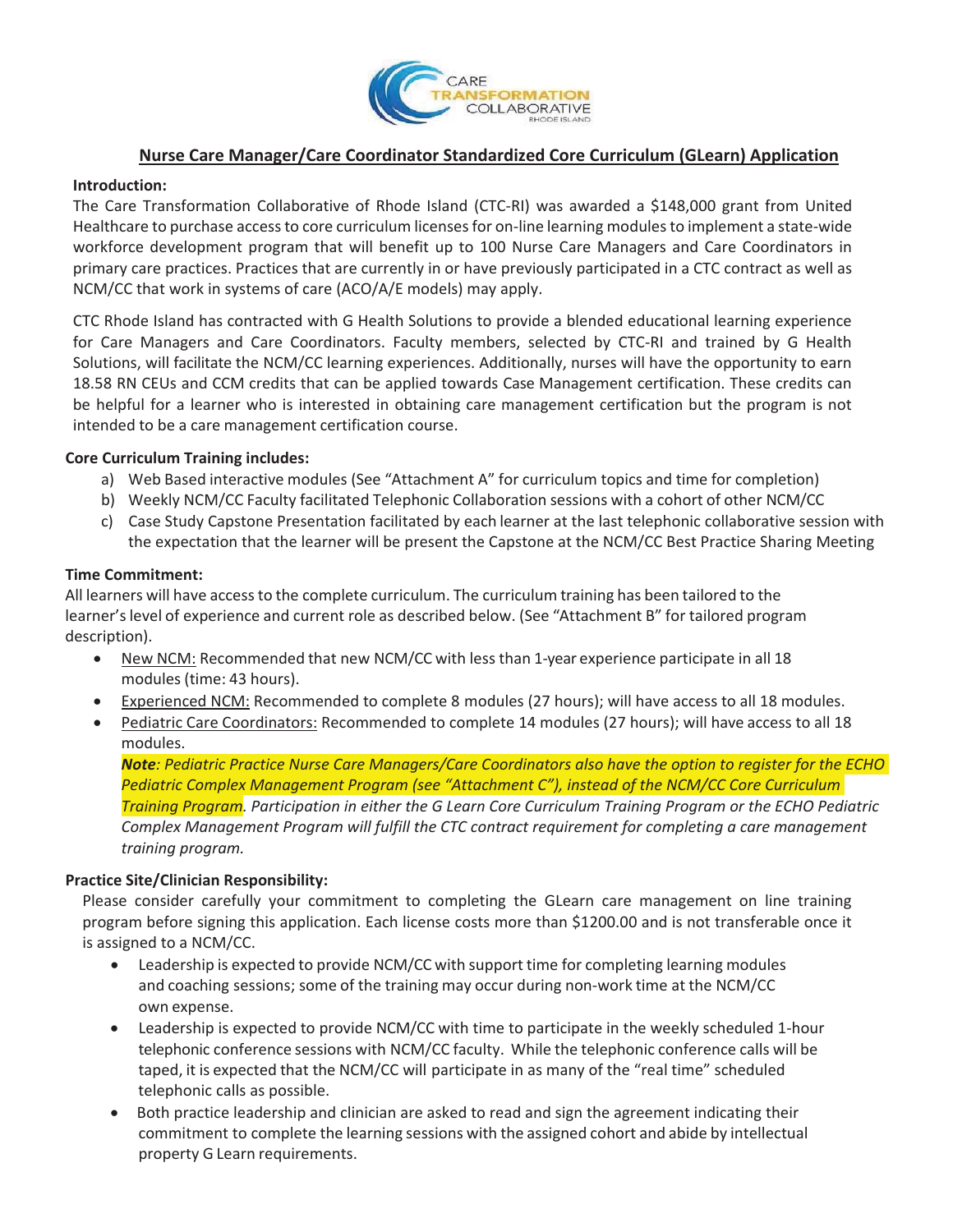• CTC will review applications for approval; consultation will occur with individual organizations if there are concerns about the likelihood of a Learner completing the training program. Learnersthat are issued licenses are expected to complete their tailored training program, even if they change employment as the license is issued to the learner and not to the organization.

## **Benefits of Obtaining the Core Curriculum Training for Nurse Care Manager /Care Coordinator:**

There is a strong business case for having Nurse Care Managers and Care Coordinators complete the standardized care management training program:

- $\checkmark$  This training will provide the organization and primary care practices with a standardized evidence based method for on-boarding new Nurse Care Managers/ Care Coordinators.
- $\checkmark$  New and experienced Nurse Care Managers and Care Coordinators will learn to apply key care management concepts such as: stratification and priority setting, criteria based level of care determination, care management approaches for targeted high risk conditions, and medical home work flow for implementing practiceredesign.
- $\checkmark$  NCM/CC along with a cohort of other NCM/CCs will receive supervised learning from faculty that have been specially trained and certified by G Learn; faculty will assist learners with applying what they have learned and on utilizing Rhode Island resources to assist patients.
- 9 The core curriculum license will provide the NCM/CC with access to all 18 onͲline learning modules and obtain up to 18.58 continuing education credits.

## **Directions for completing the application:**

- 1) **Adult NCM:** Complete the NCM/CC Core Curriculum [application](https://www.ctc-ri.org/sites/default/files/uploads/Page%203%20-%20Agreement%20Only%20-%20v2%2011.22.19.pdf) including information on the person(s) who will be participating in the training program ; Practice leadership and NCM/CC both review and sign and return completed application to CBrown@ctc-ri.org by December 19, 2019. Signature verifies agreement to adhere to participation expectations including confidentiality and use restrictions contained in the application **AND** complete this [Eventbrite](https://www.eventbrite.com/e/glearn-participative-agreement-for-care-manager-curriculum-tickets-82058943509) Link.
- 2) **Pediatric Care Managers:**
	- **•** Option 1: Complete the NCM/CC Core Curriculum [application](https://www.ctc-ri.org/sites/default/files/uploads/Page%203%20-%20Agreement%20Only%20-%20v2%2011.22.19.pdf) including information on the person(s) who will be participating in the training program ; Practice leadership and NCM/CC both review and sign and return completed application to CBrown@ctc-ri.org by December 19, 2019. Signature verifies agreement to adhere to participation expectations including confidentiality and use restrictions contained in the application **AND** complete this [Eventbrite](https://www.eventbrite.com/e/glearn-participative-agreement-for-care-manager-curriculum-tickets-82058943509) Link ; OR
	- **•** Option 2: select ECHO Pediatric Complex Management Program (see ["Attachment](https://www.ctc-ri.org/sites/default/files/uploads/ECHO%20-%20NCM-CC%20GLearn%20Application%20-%20Participative%20Agreement%20v2%20-%2011.20.19%20-%20page%209.pdf) C") and register for the ECHO program: [https://www.weitzmaninstitute.org/complex](https://www.weitzmaninstitute.org/complex-integrated-pediatrics/)-integrated-pediatrics/

| Date /timeline             | <b>Activity</b>                                                                                                                                                                                                                                                                                                                                                                  |
|----------------------------|----------------------------------------------------------------------------------------------------------------------------------------------------------------------------------------------------------------------------------------------------------------------------------------------------------------------------------------------------------------------------------|
| December 19, 2019          | Applications due (link to page 3 and Eventbrite)                                                                                                                                                                                                                                                                                                                                 |
| <b>By January 2, 2020</b>  | Applications approved by CTC                                                                                                                                                                                                                                                                                                                                                     |
| <b>By January 7, 2020</b>  | Learner will be assigned to a NCM/CC cohort (7 to 10 other learners) from a mix of<br>different practices to maximize opportunity to learn from each other                                                                                                                                                                                                                       |
| <b>By January 17, 2020</b> | Faculty member will contact assigned NCM/CC and establish a<br>schedule for the weekly telephonic conference sessions                                                                                                                                                                                                                                                            |
| <b>TBD by Faculty</b>      | Learners will be assigned to complete self-study components each week during<br>the timeframe and participate in weekly 1-hour conference calls<br>Note: Conference calls will be recorded so that learners can continue to<br>participate in training curriculum when there are scheduling conflicts but<br>learner must participate in conference calls to receive CEU credit. |

## **Training Timeline\*:**

### **Due Date: 12/19/2019ͲSubmit signed GLearn licensing agreement via email to**:

Candice Brown - Email: CBrown@ctc-ri.org - Telephone number: 401-519-3919 – Fax number: 401-528-3214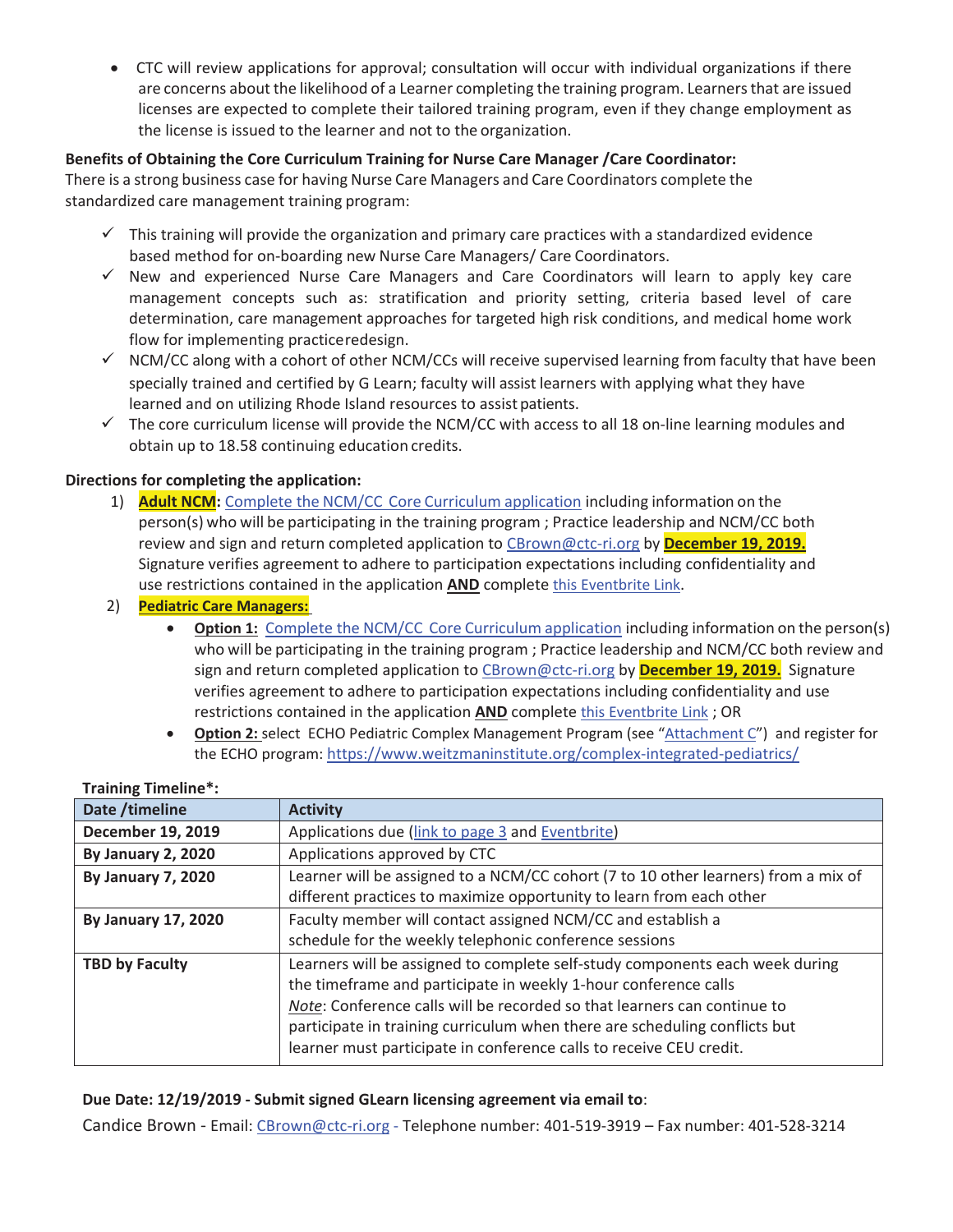# **NCM/CC GLearn Application Agreement**

| <b>Organization Name</b> (if applicable) | <b>CTC relationship:</b> Currently in contract: Yes/ No                           |  |  |  |  |  |
|------------------------------------------|-----------------------------------------------------------------------------------|--|--|--|--|--|
|                                          | Past CTC participant Year ended                                                   |  |  |  |  |  |
|                                          | Practice can also apply if not part of CTC if in a system of care<br>relationship |  |  |  |  |  |
|                                          | ACO<br>A/E                                                                        |  |  |  |  |  |
| <b>Site Contact Person:</b>              | Email:                                                                            |  |  |  |  |  |
| <b>Position:</b>                         | Phone:                                                                            |  |  |  |  |  |
| <b>IT person Name</b>                    | Email:                                                                            |  |  |  |  |  |
| Needed if there is a problem with        | Phone:                                                                            |  |  |  |  |  |
| meeting system requirements              |                                                                                   |  |  |  |  |  |
| identified below N/A                     |                                                                                   |  |  |  |  |  |

## **IT Browser System Requirements:**

G Health Learning can be accessed with the following browser versions: Indicate compatible browser that is available to you:

- Internet Explorer 10 or higher
- Mozilla Firefox
- Google Chrome
- Safari 3.3.3 or higher on a PC, 4.0 or higher

on a Mac

In the contract signed by CTC-RI, CTC agreed to

the following:

- GLearn™ care management online training modules are the intellectual property of GLearn and therefore may only be used by the individual authorized/licensed by CTC to participate in CTC-sponsored GLearn care management training
- Licensees will not use, copy, perform, display, modify, create derivative works, merge, distribute otherwise exploit the GLearn<sup>™</sup> care management training modules

"I have read the above and agree to abide by the stipulations agreed to in the contract between CTC-RI and GLearn™.

I agree that I will direct any questions I have to CTC leadership who are most knowledgeable about the GLearn contractual agreement. A copy of the contract is available upon request."

| <b>Practice/Provider Signature</b> | Date |
|------------------------------------|------|
|                                    |      |

**Nurse Care Manager/CareCoordinator Signature Date**

**For Internal Tracking**

| Date application received: | Date application approved: |
|----------------------------|----------------------------|
| Date NCM/CC notified :     | Date faculty notified:     |
| Cohort assigned:           | Notes:                     |

**Care Managers:** use this [Eventbrite](https://www.eventbrite.com/e/glearn-participative-agreement-for-care-manager-curriculum-tickets-82058943509) Link to register for the GLearn Curriculum Training and/or indicate your interest in the ECHO Pediatric Complex Management Program (see "Attachment C") – in Eventbrite, you will answer questions about your contact information, License information, Job Function, Specialty, etc. kindly respond to all questions in Eventbrite.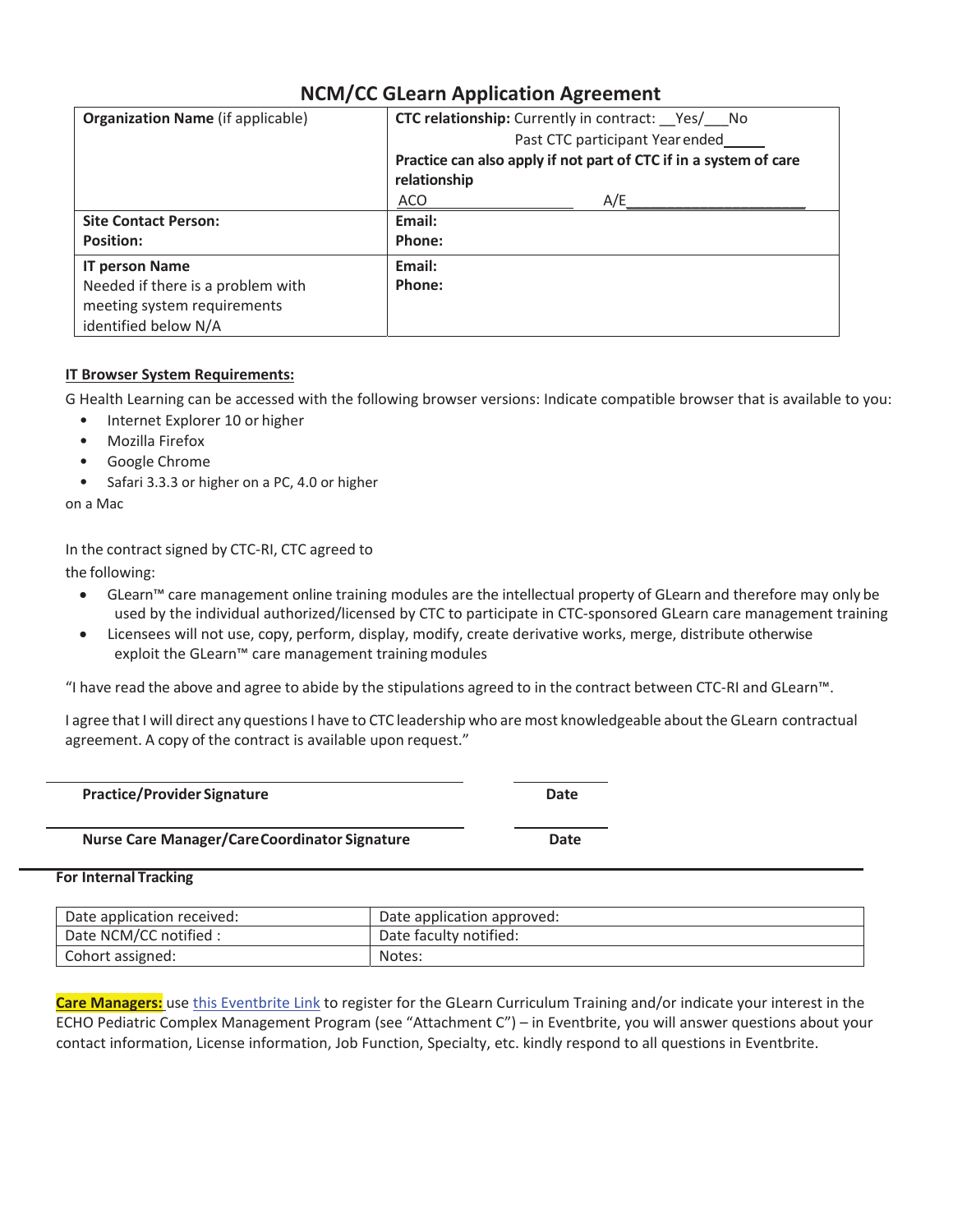# Attachment A - GLearn Care Management eLearning Education Curriculum

|   | <b>II</b> Module Title                                                                                                                | Time in Hours Per<br>Module | <b>New Nurse Care</b><br>Manager<br>(experience 1 year<br>or less) | Pediatric<br>Care<br>Manager | <b>Experienced Care</b><br>Manager |
|---|---------------------------------------------------------------------------------------------------------------------------------------|-----------------------------|--------------------------------------------------------------------|------------------------------|------------------------------------|
| 1 | Introduction to Education Series The GHealth/ Geisinger Health Plan Model &<br>Completion of Self - Assessment & Prerequisite reading | 5.1                         | X                                                                  | x                            | X                                  |
| 2 | Triple Aim: Case Manager's Role in Achieving                                                                                          | 1.25                        | X                                                                  | x                            |                                    |
| 3 | Population Based Case Management: An Introduction                                                                                     | 1.58                        | x                                                                  | x                            |                                    |
|   | <b>Population Based Case Management Concepts</b>                                                                                      |                             | x                                                                  | x                            |                                    |
| 5 | Patient Populations: Identification, Stratification, and Priority Setting                                                             | 1.33                        | x                                                                  | x                            |                                    |
| 6 | Right Care, Right Place, Right Time: Criteria Based Level of Care Determination                                                       | 3.25                        | x                                                                  | x                            |                                    |
|   | Concept of the Medical Home                                                                                                           | 1.08                        | X                                                                  | x                            |                                    |
|   | 8 Medical Home Workflow - Implementing Practice Redesign                                                                              |                             | x                                                                  | х                            |                                    |
|   | 9 Five Core Components of the Medical Home                                                                                            | $\mathcal{R}$               | x                                                                  | x                            |                                    |
|   | 10 Stakeholders' Role in the Medical Home                                                                                             | 0.91                        | x                                                                  | x                            |                                    |
|   | 11 Introduction to Targeted Conditions: Guidelines to Identify and Manage Targeted                                                    | 2.58                        | x                                                                  |                              | X                                  |
|   | 12 Condition: Heart Failure                                                                                                           | 5                           | x                                                                  |                              | χ                                  |
|   | 13 Targeted Condition: Diabetes Mellitus                                                                                              | 4.66                        | x                                                                  |                              | x                                  |
|   | 14 Targeted Condition: Chronic Obstructive Pulmonary Disease                                                                          | 3.5                         | x                                                                  |                              | x                                  |
|   | 15 Transitions of Care                                                                                                                | 1.91                        | X                                                                  | x                            | X                                  |
|   | 16 Time Management                                                                                                                    | 3                           | x                                                                  | x                            | x                                  |
|   | 17 Effective Communication Techniques in Team Based Care                                                                              | 1.25                        | χ                                                                  | x                            | χ                                  |
|   | 18 Medical Home Meeting                                                                                                               | 1.6                         | X                                                                  | x                            |                                    |
|   | <b>Total Module Time in Hours</b>                                                                                                     |                             | 43                                                                 | 27.26                        | 27                                 |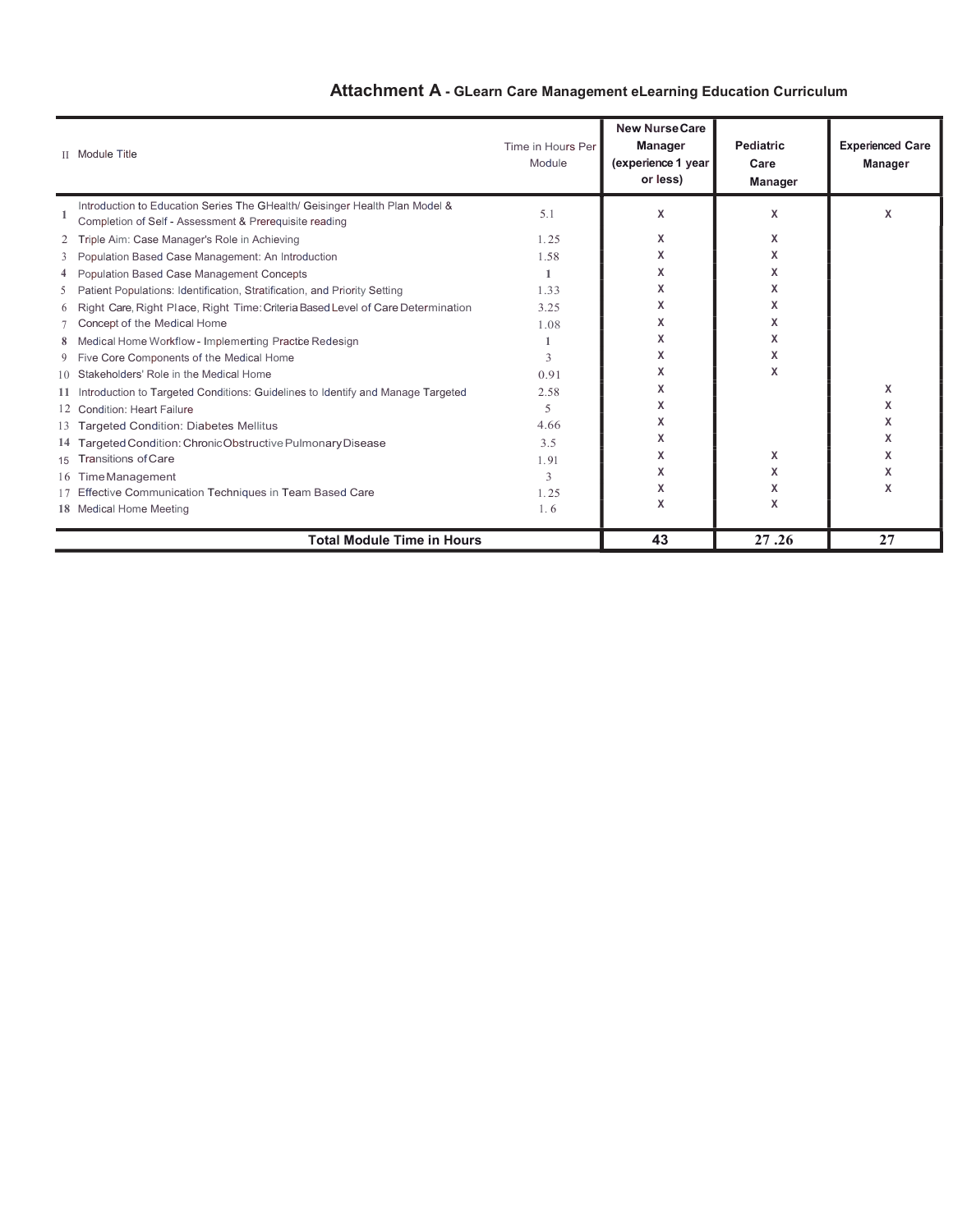| Geisinger                                                                                             |                                   | <b>CEU &amp; CCM Credits</b><br>Total = $18.58$                               | <b>Adult Practice Nurse Care Manager Education</b><br><b>Curriculum and Timeline:</b> |                                          |                                                     |                            |  |  |
|-------------------------------------------------------------------------------------------------------|-----------------------------------|-------------------------------------------------------------------------------|---------------------------------------------------------------------------------------|------------------------------------------|-----------------------------------------------------|----------------------------|--|--|
| <b>Course Module Titles</b><br>** Titles Highlighted in Yellow are for Experienced Care<br>Managers** | per Module<br><b>Viewing Time</b> | <b>CEU Credit Hours CCM Credit Hours</b><br>per Module<br><b>Viewing Time</b> | Module Viewing Time                                                                   | <b>Estimated Self-Study</b><br>Component | <b>Collaboration Call</b><br><b>Time Commitment</b> | Proposed Date and Time     |  |  |
| Prerequisite Reading                                                                                  |                                   |                                                                               | Not Applicable                                                                        | 60-120 minutes                           |                                                     | Prior to kickoff meeting   |  |  |
| Collaboration Session-Kick Off Intro to Course                                                        |                                   |                                                                               |                                                                                       |                                          | 1 hour                                              | Date/Time: TBD by Faculty  |  |  |
|                                                                                                       |                                   |                                                                               |                                                                                       |                                          |                                                     |                            |  |  |
|                                                                                                       |                                   |                                                                               | <b>Education Session One:</b>                                                         |                                          |                                                     |                            |  |  |
| Introduction To Education Series The G<br><b>Health/Geisinger Health Plan Model</b>                   | 0.66                              | 0.66                                                                          | 40 Minutes                                                                            | (Prerequisites)                          | 30 Minutes                                          |                            |  |  |
| Population Based Case Management-An Intro                                                             | 1.33                              | 1.33                                                                          | 80 Minutes                                                                            | 90-120 minutes                           | 30 Minutes                                          |                            |  |  |
| Patient Populations-Identification,<br>Stratification, and Priority Setting                           | 0.83                              | 0.83                                                                          | 50 Minutes                                                                            | Not Applicable                           | 30 Minutes                                          |                            |  |  |
| Total Time 6.3                                                                                        |                                   |                                                                               | 2.8 hours                                                                             | 2 hours                                  |                                                     |                            |  |  |
| <b>Collaboration Session Review Modules</b>                                                           |                                   |                                                                               |                                                                                       |                                          | 1.5 Hours                                           | Date/ Time: TBD by Faculty |  |  |
|                                                                                                       |                                   |                                                                               |                                                                                       |                                          |                                                     |                            |  |  |
| <b>Education Session Two:</b>                                                                         |                                   |                                                                               |                                                                                       |                                          |                                                     |                            |  |  |
| Population Based Case Management Concepts                                                             | 0.75                              | 0.75                                                                          | 45 minutes                                                                            | N/A                                      | 30 Minutes                                          |                            |  |  |
| <b>Transitions of Care</b>                                                                            | 1.16                              | 1.16                                                                          | 70 Minutes                                                                            | 15-30 Minutes                            | 60 Minutes                                          |                            |  |  |
| The Triple Aim-Case Manager's Role In Achieving                                                       | $\mathbf{1}$                      | 1                                                                             | 60 Minutes                                                                            | Not Applicable                           | 30 Minutes                                          |                            |  |  |
| Total Time 5.5                                                                                        |                                   |                                                                               | 3 Hours                                                                               | .5 Hours                                 |                                                     |                            |  |  |
| <b>Collaboration Session Review Modules</b>                                                           |                                   |                                                                               |                                                                                       |                                          | 2 Hours                                             | Date/ Time: TBD by Faculty |  |  |
|                                                                                                       |                                   |                                                                               |                                                                                       |                                          |                                                     |                            |  |  |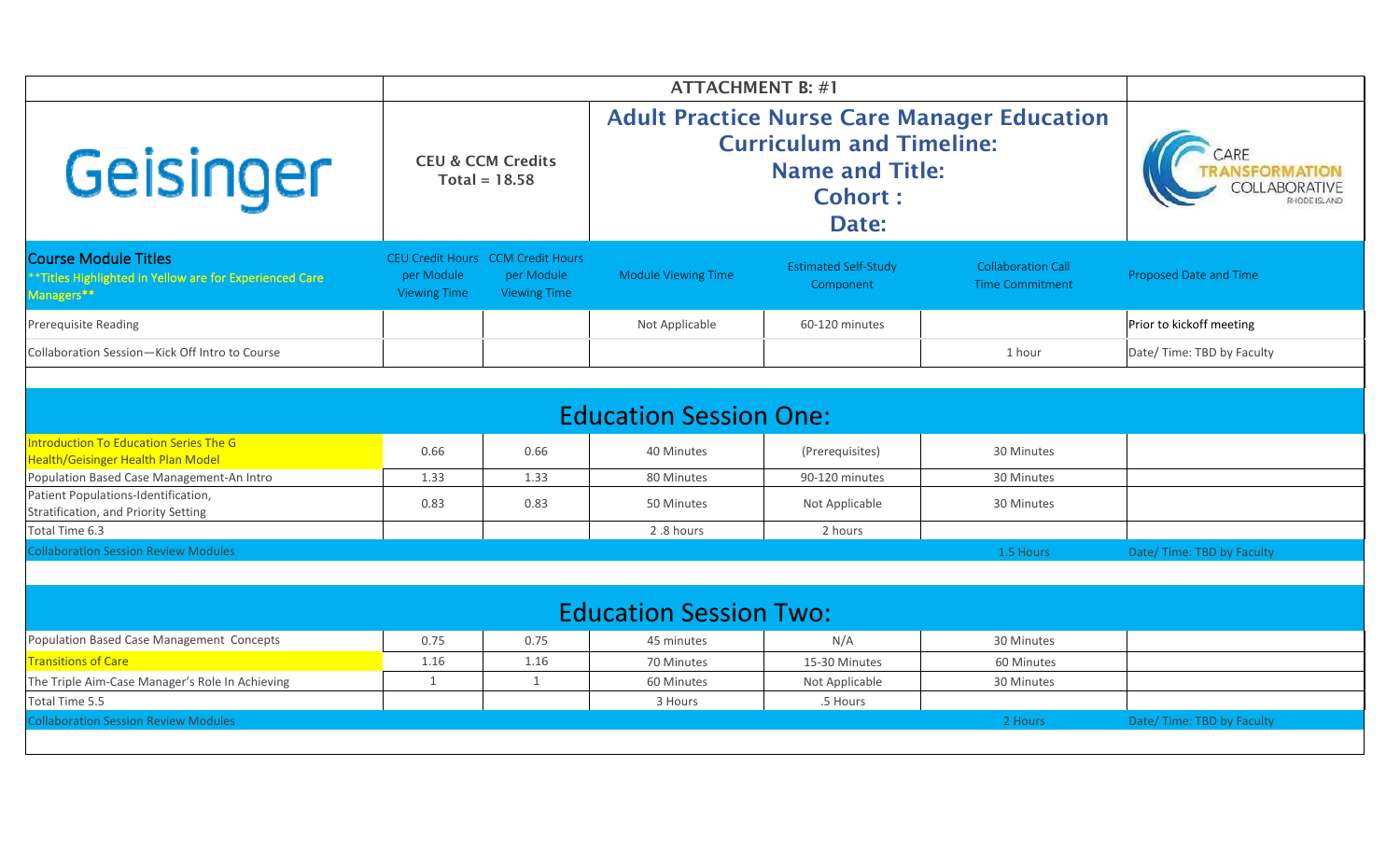| Geisinger                                                                                           |                                   | <b>CEU &amp; CCM Credits</b><br>Total = $18.58$                               | <b>Adult Practice Nurse Care Manager Education</b><br><b>Curriculum and Timeline:</b><br><b>Name and Title:</b><br><b>Cohort:</b><br>Date: |                                          |                                                     | COLLABO                    |  |  |  |  |
|-----------------------------------------------------------------------------------------------------|-----------------------------------|-------------------------------------------------------------------------------|--------------------------------------------------------------------------------------------------------------------------------------------|------------------------------------------|-----------------------------------------------------|----------------------------|--|--|--|--|
| <b>Course Module Titles</b><br>*Titles Highlighted in Yellow are for Experienced Care<br>Managers** | per Module<br><b>Viewing Time</b> | <b>CEU Credit Hours CCM Credit Hours</b><br>per Module<br><b>Viewing Time</b> | Module Viewing Time                                                                                                                        | <b>Estimated Self-Study</b><br>Component | <b>Collaboration Call</b><br><b>Time Commitment</b> | Proposed Date and Time     |  |  |  |  |
| <b>Education Session Three:</b>                                                                     |                                   |                                                                               |                                                                                                                                            |                                          |                                                     |                            |  |  |  |  |
| <b>Effective Communication Techniques In Team Based Care</b>                                        | 1                                 | 1                                                                             | 60 Minutes                                                                                                                                 | N/A                                      | 30 Minutes                                          |                            |  |  |  |  |
| Concept Of The Medical Home                                                                         | 0.83                              | 0.83                                                                          | 50 Minutes                                                                                                                                 | Not Applicable                           | 30 Minutes                                          |                            |  |  |  |  |
| Total Time 2.83                                                                                     |                                   |                                                                               | 1.83 Hours                                                                                                                                 |                                          |                                                     |                            |  |  |  |  |
| <b>Collaboration Session Review Modules</b>                                                         |                                   |                                                                               |                                                                                                                                            |                                          | 1 Hour                                              | Date/ Time: TBD by Faculty |  |  |  |  |
|                                                                                                     |                                   |                                                                               |                                                                                                                                            |                                          |                                                     |                            |  |  |  |  |
| <b>Education Session Four:</b>                                                                      |                                   |                                                                               |                                                                                                                                            |                                          |                                                     |                            |  |  |  |  |
| Five Core Components of The Medical Home                                                            | 1.5                               | 1.5                                                                           | 90 Minutes                                                                                                                                 | 30-60 minutes                            | 30 Minutes                                          |                            |  |  |  |  |
| Stakeholders Role In The Medical Home                                                               | 0.66                              | 0.66                                                                          | 40 Minutes                                                                                                                                 | N/A                                      | 30 Minutes                                          |                            |  |  |  |  |
| <b>Medical Home Meeting</b>                                                                         | $\mathbf{1}$                      | $\mathbf{1}$                                                                  | 60 Minutes                                                                                                                                 | N/A                                      | 30 Minutes                                          |                            |  |  |  |  |
| Total Time 5.6                                                                                      |                                   |                                                                               | 3.1 Hours                                                                                                                                  | 1 hour                                   |                                                     |                            |  |  |  |  |
| <b>Collaboration Session Review Modules</b>                                                         |                                   |                                                                               |                                                                                                                                            |                                          | 1.5 Hours                                           | Date/Time: TBD by Faculty  |  |  |  |  |
|                                                                                                     |                                   |                                                                               |                                                                                                                                            |                                          |                                                     |                            |  |  |  |  |
| <b>Education Session Five:</b>                                                                      |                                   |                                                                               |                                                                                                                                            |                                          |                                                     |                            |  |  |  |  |
| Medical Home Workflow-Implementing Practice Redesign                                                | 0.75                              | 0.75                                                                          | 45 Minutes                                                                                                                                 | N/A                                      | 30 Minutes                                          |                            |  |  |  |  |
| <b>Time Management</b>                                                                              | 1                                 | 1                                                                             | 60 Minutes                                                                                                                                 | 15-30 Minutes                            | 30 Minutes                                          |                            |  |  |  |  |
| Introduction to Targeted Conditions: Guidelines                                                     | 0.58                              | 0.58                                                                          | 35 minutes                                                                                                                                 | 90-120 minutes                           | 30 Minutes                                          |                            |  |  |  |  |
| Total Time 6.4                                                                                      |                                   |                                                                               | 2.4 Hours                                                                                                                                  | 2.5                                      |                                                     |                            |  |  |  |  |
| <b>Collaboration Session Review Modules:</b>                                                        |                                   |                                                                               |                                                                                                                                            |                                          | 1.5 hours                                           | Date/ Time: TBD by Faculty |  |  |  |  |
|                                                                                                     |                                   |                                                                               |                                                                                                                                            |                                          |                                                     |                            |  |  |  |  |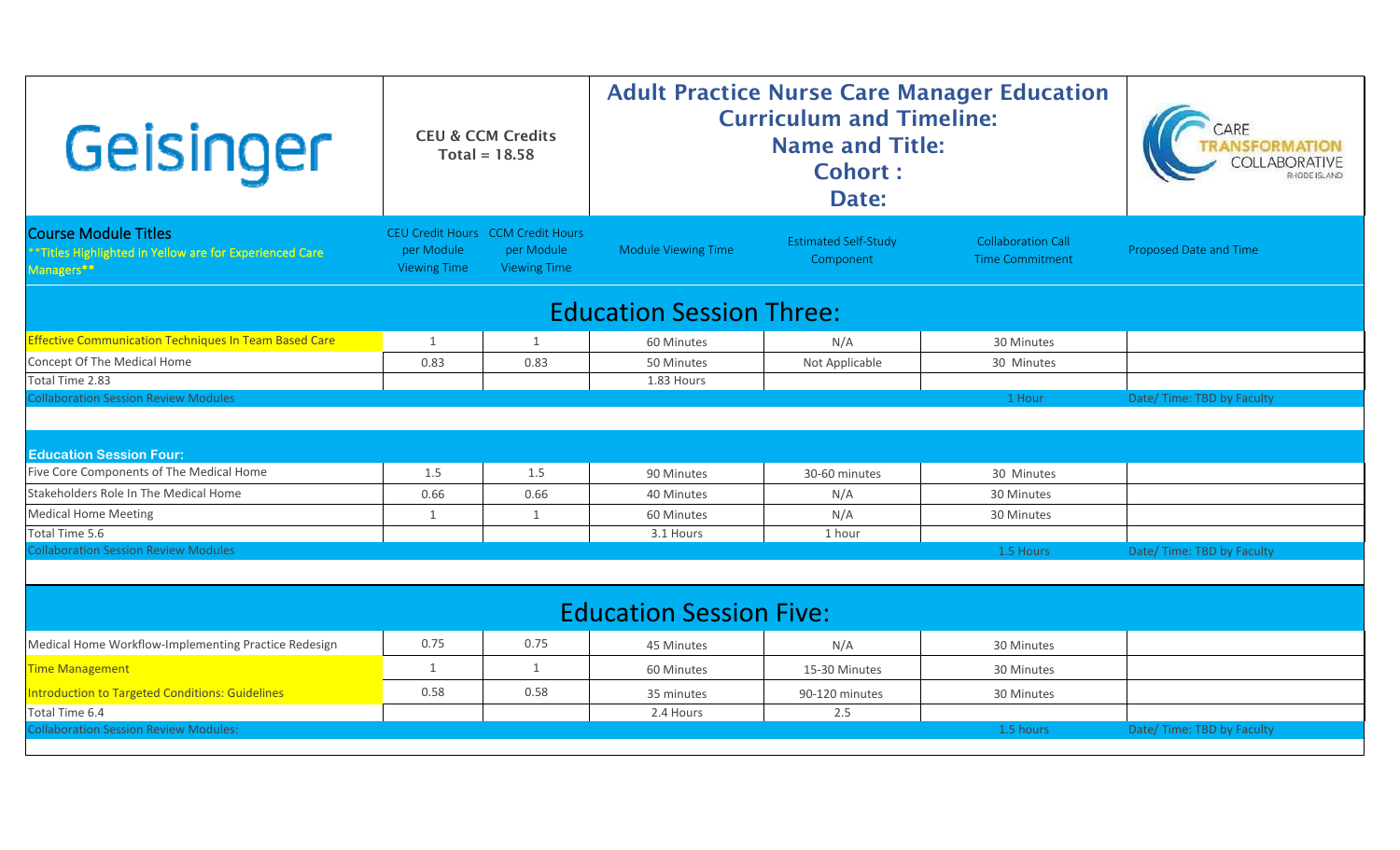| Geisinger                                                                                            |                                   | <b>CEU &amp; CCM Credits</b><br>Total = $18.58$                               | <b>Adult Practice Nurse Care Manager Education</b><br><b>Curriculum and Timeline:</b> | CARE<br>COLLABO                          |                                                     |                           |  |  |  |
|------------------------------------------------------------------------------------------------------|-----------------------------------|-------------------------------------------------------------------------------|---------------------------------------------------------------------------------------|------------------------------------------|-----------------------------------------------------|---------------------------|--|--|--|
| <b>Course Module Titles</b><br>**Titles Highlighted in Yellow are for Experienced Care<br>Managers** | per Module<br><b>Viewing Time</b> | <b>CEU Credit Hours CCM Credit Hours</b><br>per Module<br><b>Viewing Time</b> | <b>Module Viewing Time</b>                                                            | <b>Estimated Self-Study</b><br>Component | <b>Collaboration Call</b><br><b>Time Commitment</b> | Proposed Date and Time    |  |  |  |
| <b>Education Session Six:</b>                                                                        |                                   |                                                                               |                                                                                       |                                          |                                                     |                           |  |  |  |
| Right Care, Right Place, Right Time-Criteria Based Level Of Care<br>Determination                    | 0.75                              | 0.75                                                                          | 45 Minutes                                                                            | 60-120 Minutes                           | 30 Minutes                                          |                           |  |  |  |
| <b>Targeted Condition: COPD</b>                                                                      | 1.08                              | 1.08                                                                          | 65 Minutes                                                                            | 60-90 minutes                            | 60 Minutes                                          |                           |  |  |  |
| Total Time 6.8                                                                                       |                                   |                                                                               | 1.8 Hours                                                                             | 3.5                                      |                                                     |                           |  |  |  |
| <b>Collaboration Session Review Modules:</b>                                                         |                                   |                                                                               |                                                                                       |                                          | 1.5 Hour                                            | Date/Time: TBD by Faculty |  |  |  |
|                                                                                                      |                                   |                                                                               |                                                                                       |                                          |                                                     |                           |  |  |  |
|                                                                                                      |                                   |                                                                               | <b>Education Session Seven:</b>                                                       |                                          |                                                     |                           |  |  |  |
| <b>Targeted Condition: Heart Failure</b>                                                             | $\overline{2}$                    | 2                                                                             | 120 Minutes                                                                           | 90-120 minutes                           | 60 Minutes                                          |                           |  |  |  |
| Total Time 5                                                                                         |                                   |                                                                               | 2 Hours                                                                               | 2 Hours                                  |                                                     |                           |  |  |  |
| <b>Collaboration Session Review Module:</b>                                                          |                                   |                                                                               |                                                                                       |                                          | 1 Hour                                              | Date/Time: TBD by Faculty |  |  |  |
|                                                                                                      |                                   |                                                                               |                                                                                       |                                          |                                                     |                           |  |  |  |
| <b>Education Session Eight:</b>                                                                      |                                   |                                                                               |                                                                                       |                                          |                                                     |                           |  |  |  |
| <b>Targeted Condition: Diabetes Mellitus</b>                                                         | 1.66                              | 1.66                                                                          | 100 Minutes                                                                           | 60-120 minutes                           | 60 Minutes                                          |                           |  |  |  |
| Total Time 4.6                                                                                       |                                   |                                                                               | 1.6 Hours                                                                             | 2 Hours                                  |                                                     |                           |  |  |  |
| <b>Collaboration Session Review Modules:</b>                                                         |                                   |                                                                               |                                                                                       |                                          | 1 Hour                                              | Date/Time: TBD by Faculty |  |  |  |
|                                                                                                      |                                   |                                                                               |                                                                                       |                                          |                                                     |                           |  |  |  |
| Coaching #1                                                                                          |                                   |                                                                               |                                                                                       |                                          | 1 Hour                                              | TBD.                      |  |  |  |
| Coaching #2                                                                                          |                                   |                                                                               |                                                                                       |                                          | 1 Hour                                              | TBD.                      |  |  |  |
| Coaching #3                                                                                          |                                   |                                                                               |                                                                                       |                                          | 1 Hour                                              | TBD.                      |  |  |  |
| Capstone to be Presented at Nurse Care Manager / Care<br><b>Coordinator Meeting</b>                  |                                   |                                                                               |                                                                                       |                                          | 1.5 Hours                                           | TBD.                      |  |  |  |
|                                                                                                      |                                   |                                                                               |                                                                                       |                                          |                                                     |                           |  |  |  |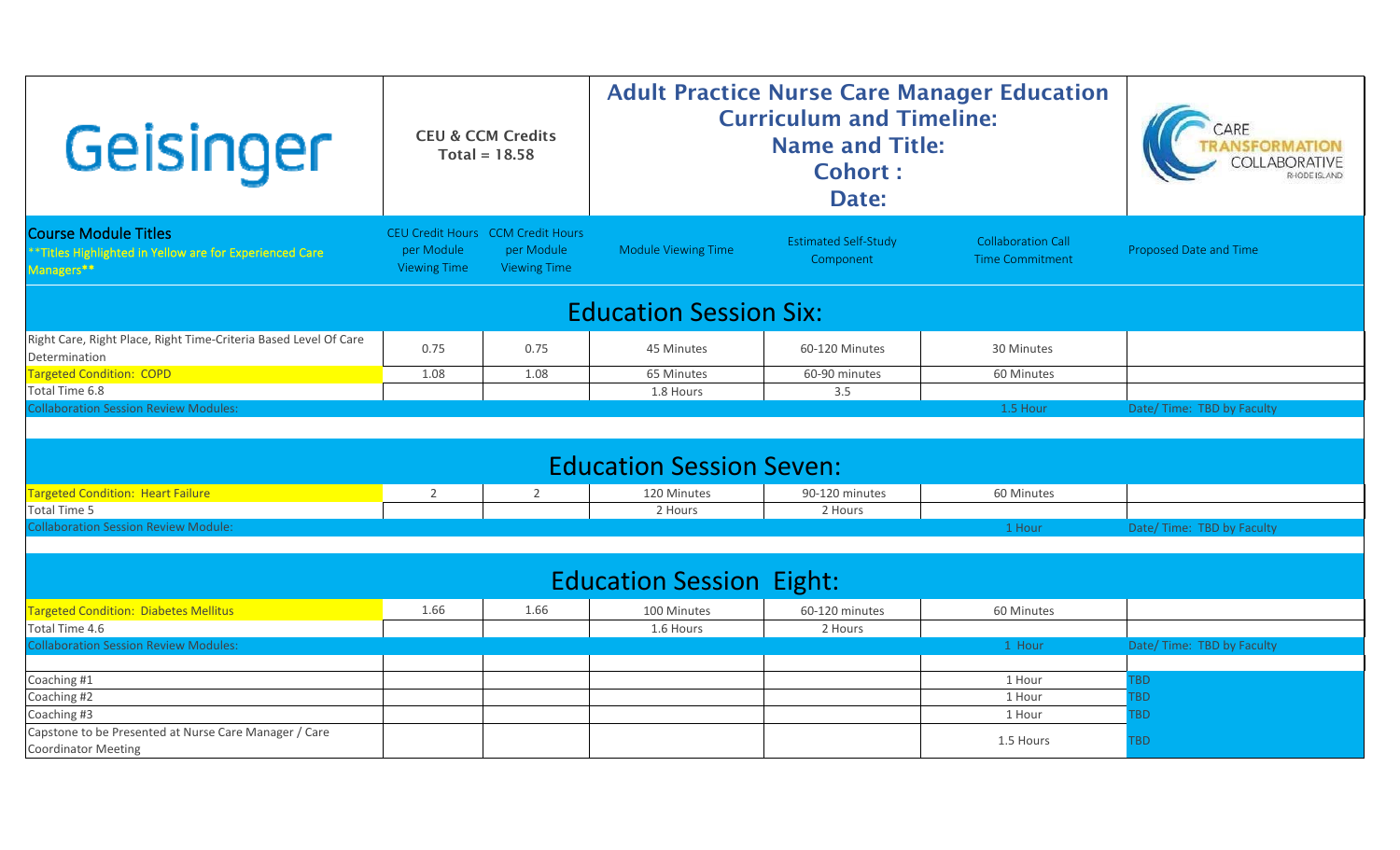|                                                                              |                                                              |                                                                                    | <b>ATTACHMENT B: #2</b>         |                                                 |                                                     |                               |  |  |
|------------------------------------------------------------------------------|--------------------------------------------------------------|------------------------------------------------------------------------------------|---------------------------------|-------------------------------------------------|-----------------------------------------------------|-------------------------------|--|--|
| GLearn®                                                                      |                                                              | <b>RN Education Curriculum and Timeline:</b><br><b>Cohort: Pediatrics</b><br>Date: |                                 |                                                 |                                                     |                               |  |  |
| <b>Course Module Titles</b>                                                  | <b>CEU Credit Hours</b><br>per Module<br><b>Viewing Time</b> | <b>CCM Credit Hours</b><br>per Module Viewing<br><b>Time</b>                       | <b>Module Viewing Time</b>      | <b>Estimated Self-Study</b><br><b>Component</b> | <b>Collaboration Call</b><br><b>Time Commitment</b> | <b>Proposed Date and Time</b> |  |  |
| Prerequisite Reading                                                         |                                                              |                                                                                    | Not Applicable                  | 90-120 Minutes                                  |                                                     | Prior to kickoff meeting      |  |  |
| Collaboration Session-Kick Off Intro to Course                               |                                                              |                                                                                    |                                 |                                                 | 1 hour                                              | Date/Time: TBD by Faculty     |  |  |
| <b>Education Session One:</b>                                                |                                                              |                                                                                    |                                 |                                                 |                                                     |                               |  |  |
| Introduction To Education Series The G<br>Health/Geisinger Health Plan Model | 0.66                                                         | 0.66                                                                               | 40 Minutes                      | (Prerequisites)                                 | 30 Minutes                                          |                               |  |  |
| <b>Total Time</b>                                                            |                                                              |                                                                                    | .75 Hours                       |                                                 |                                                     |                               |  |  |
| <b>Collaboration Session Review Modules</b>                                  |                                                              |                                                                                    |                                 |                                                 | .5 Hours                                            | Date/Time: TBD by Faculty     |  |  |
|                                                                              |                                                              |                                                                                    | <b>Education Session Two:</b>   |                                                 |                                                     |                               |  |  |
| Population Based Case Management-An Intro                                    | 1.33                                                         | 1.33                                                                               | 80 Minutes                      | 90-120 minutes                                  | 15 Minutes                                          |                               |  |  |
| Total Weekly Time: 3.58                                                      |                                                              |                                                                                    | 1.33 hours                      | 2 hours                                         |                                                     |                               |  |  |
| <b>Collaboration Session Review Modules</b>                                  |                                                              |                                                                                    |                                 |                                                 | .25 Hours                                           | Date/ Time: TBD by Faculty    |  |  |
|                                                                              |                                                              |                                                                                    |                                 |                                                 |                                                     |                               |  |  |
|                                                                              |                                                              |                                                                                    | <b>Education Session Three:</b> |                                                 |                                                     |                               |  |  |
| Population Based Case Management Concepts                                    | 0.75                                                         | 0.75                                                                               | 45 minutes                      | N/A                                             | 30 Minutes                                          |                               |  |  |
| Total Weekly Time: 1.25<br><b>Collaboration Session Review Modules</b>       |                                                              |                                                                                    | .75 hours                       |                                                 | .5 Hours                                            | Date/Time: TBD by Faculty     |  |  |
|                                                                              |                                                              |                                                                                    |                                 |                                                 |                                                     |                               |  |  |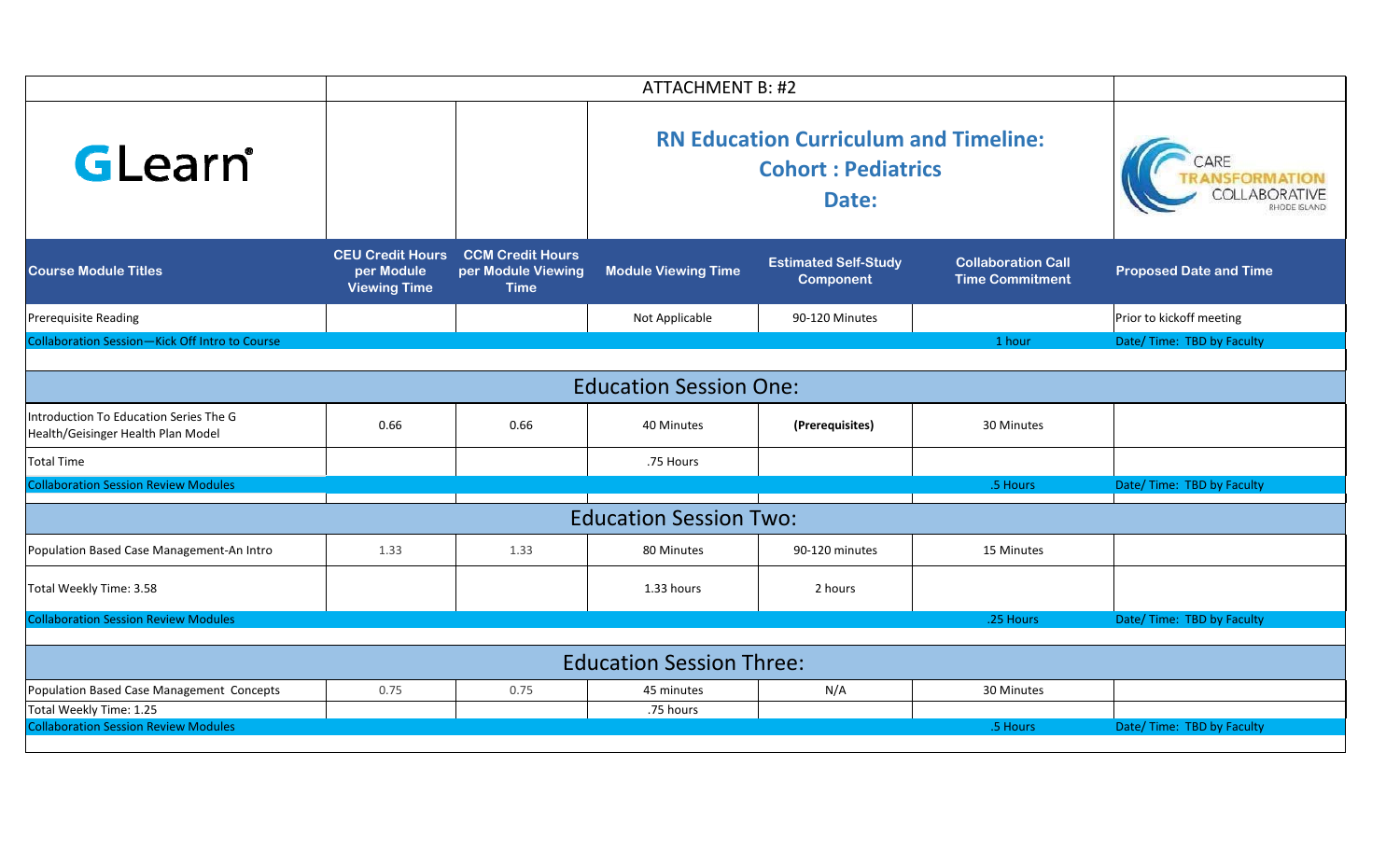|                                                                                                        |                                |                                                                                    | <b>ATTACHMENT B: #2</b>        |                       |            |                            |  |  |  |  |  |
|--------------------------------------------------------------------------------------------------------|--------------------------------|------------------------------------------------------------------------------------|--------------------------------|-----------------------|------------|----------------------------|--|--|--|--|--|
| GLearn®                                                                                                |                                | <b>RN Education Curriculum and Timeline:</b><br><b>Cohort: Pediatrics</b><br>Date: |                                |                       |            |                            |  |  |  |  |  |
|                                                                                                        | <b>Education Session Four:</b> |                                                                                    |                                |                       |            |                            |  |  |  |  |  |
| Patient Populations-Identification,<br>Stratification, and Priority Setting<br>Total Weekly Time: 1.33 | 0.83                           | 0.83                                                                               | 50 Minutes<br>.83 Hours        | Not Applicable<br>N/A | 30 Minutes |                            |  |  |  |  |  |
| <b>Collaboration Session Review Modules</b>                                                            |                                |                                                                                    |                                |                       | .5 Hours   | Date/ Time: TBD by Faculty |  |  |  |  |  |
|                                                                                                        |                                |                                                                                    | <b>Education Session Five:</b> |                       |            |                            |  |  |  |  |  |
| Transitions of Care                                                                                    | 1.16                           | 1.16                                                                               | 70 Minutes                     | 15-30 Minutes         | 60 Minutes |                            |  |  |  |  |  |
| Total Weekly Time: 2.66                                                                                |                                |                                                                                    | 1.16 Hours                     | .5 Hours              |            |                            |  |  |  |  |  |
| <b>Collaboration Session Review Modules</b>                                                            |                                |                                                                                    |                                |                       | 1 Hours    | Date/ Time: TBD by Faculty |  |  |  |  |  |
|                                                                                                        |                                |                                                                                    | <b>Education Session Six:</b>  |                       |            |                            |  |  |  |  |  |
| The Triple Aim-Case Manager's Role In Achieving                                                        | 1                              | 1                                                                                  | 60 Minutes                     | Not Applicable        | 30 Minutes |                            |  |  |  |  |  |
| Total Weekly Time: 2 Hours                                                                             |                                |                                                                                    | 1 Hours                        | N/A                   |            |                            |  |  |  |  |  |
| <b>Collaboration Session Review Modules</b>                                                            |                                |                                                                                    |                                |                       | 1 Hour     | Date/Time: TBD by Faculty  |  |  |  |  |  |
| <b>Education Session Seven:</b>                                                                        |                                |                                                                                    |                                |                       |            |                            |  |  |  |  |  |
| Right Care, Right Place, Right Time-Criteria Based Level<br>Of Care Determination                      | 0.75                           | 0.75                                                                               | 45 Minutes                     | 60-120 Minutes        | 30 Minutes |                            |  |  |  |  |  |
| Total Weekly Time: 4.75 Hours                                                                          |                                |                                                                                    | .75 Hours                      | 2 Hours               |            |                            |  |  |  |  |  |
| <b>Collaboration Session Review Modules</b>                                                            |                                |                                                                                    |                                |                       | .5 Hour    | Date/Time: TBD by Faculty  |  |  |  |  |  |
|                                                                                                        |                                |                                                                                    |                                |                       |            |                            |  |  |  |  |  |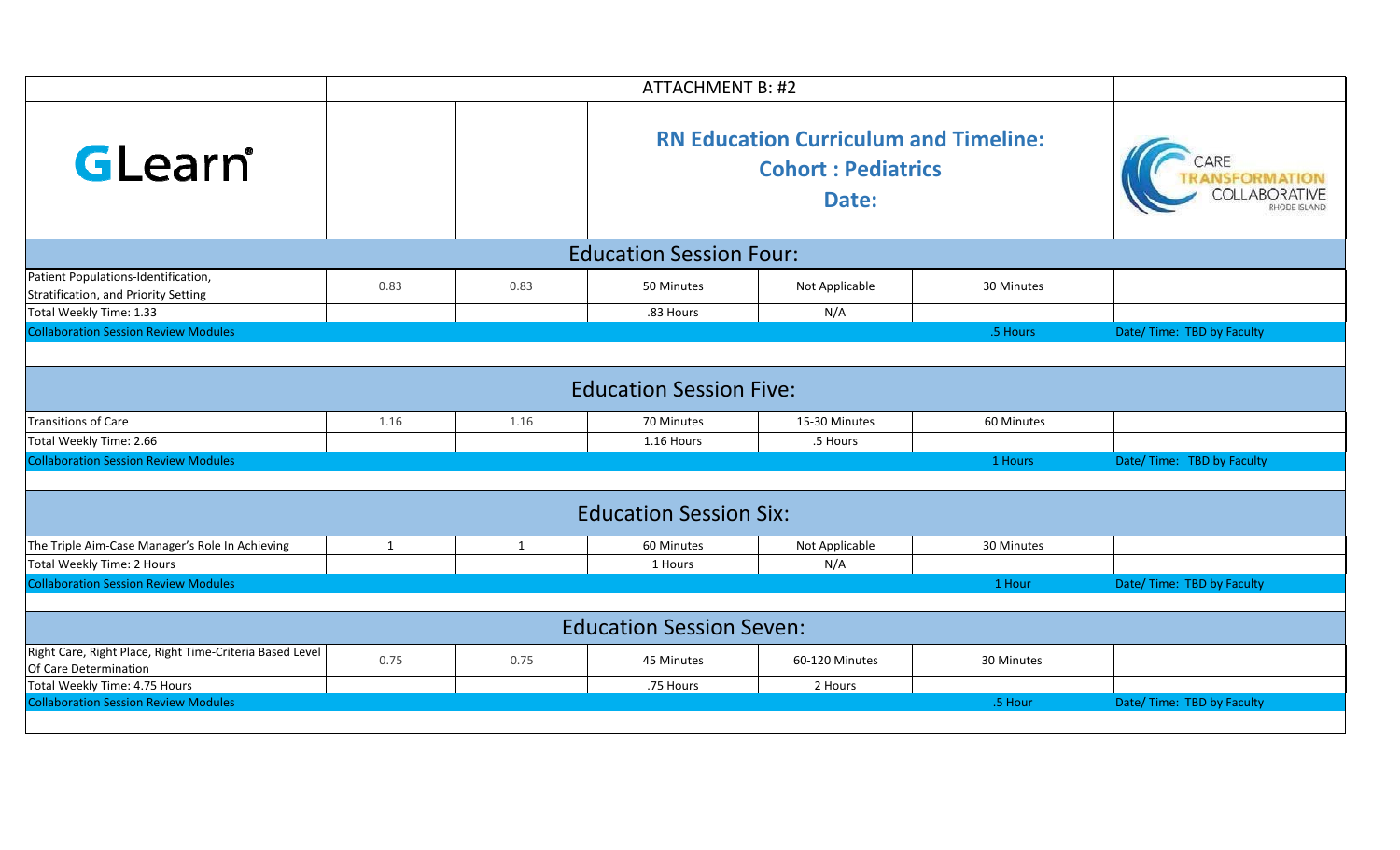|                                                         |                                                                                    |              | <b>ATTACHMENT B: #2</b>        |                |            |                            |  |  |  |  |
|---------------------------------------------------------|------------------------------------------------------------------------------------|--------------|--------------------------------|----------------|------------|----------------------------|--|--|--|--|
| GLearn®                                                 | <b>RN Education Curriculum and Timeline:</b><br><b>Cohort: Pediatrics</b><br>Date: |              |                                |                |            |                            |  |  |  |  |
| <b>Education Session Eight:</b>                         |                                                                                    |              |                                |                |            |                            |  |  |  |  |
| Concept Of The Medical Home                             | 0.83                                                                               | 0.83         | 50 Minutes                     | Not Applicable | 15 Minutes |                            |  |  |  |  |
| Five Core Components of The Medical Home                | 1.5                                                                                | 1.5          | 90 Minutes                     | 30-60 minutes  | 30 Minutes |                            |  |  |  |  |
| Total Weekly Time: 4.33 Hours                           |                                                                                    |              | 2.33 Hours                     | 1 Hours        |            |                            |  |  |  |  |
| <b>Collaboration Session Review Modules</b>             |                                                                                    |              |                                |                | 1 Hours    | Date/Time: TBD by Faculty  |  |  |  |  |
|                                                         |                                                                                    |              |                                |                |            |                            |  |  |  |  |
|                                                         |                                                                                    |              | <b>Education Session Nine:</b> |                |            |                            |  |  |  |  |
| Stakeholders Role In The Medical Home                   | 0.66                                                                               | 0.66         | 40 Minutes                     | N/A            | 30 Minutes |                            |  |  |  |  |
| Total Weekly Time 1.16 Hours                            |                                                                                    |              | .66 Hours                      |                |            |                            |  |  |  |  |
| <b>Collaboration Session Review Modules</b>             |                                                                                    |              |                                |                | .5 Hours   | Date/ Time: TBD by Faculty |  |  |  |  |
|                                                         |                                                                                    |              |                                |                |            |                            |  |  |  |  |
| <b>Education Session Ten:</b>                           |                                                                                    |              |                                |                |            |                            |  |  |  |  |
| <b>Medical Home Meeting</b>                             | 1                                                                                  | $\mathbf{1}$ | 60 Minutes                     | N/A            | 30 Minutes |                            |  |  |  |  |
| Medical Home Workflow-Implementing Practice<br>Redesign | 0.75                                                                               | 0.75         | 45 Minutes                     | N/A            | 15 Minutes |                            |  |  |  |  |
| Total Weekly Time: 2.5 Hours                            |                                                                                    |              | 1.75 Hours                     |                |            |                            |  |  |  |  |
| <b>Collaboration Session Review Modules</b>             |                                                                                    |              |                                |                | .75 Hours  | Date/Time: TBD by Faculty  |  |  |  |  |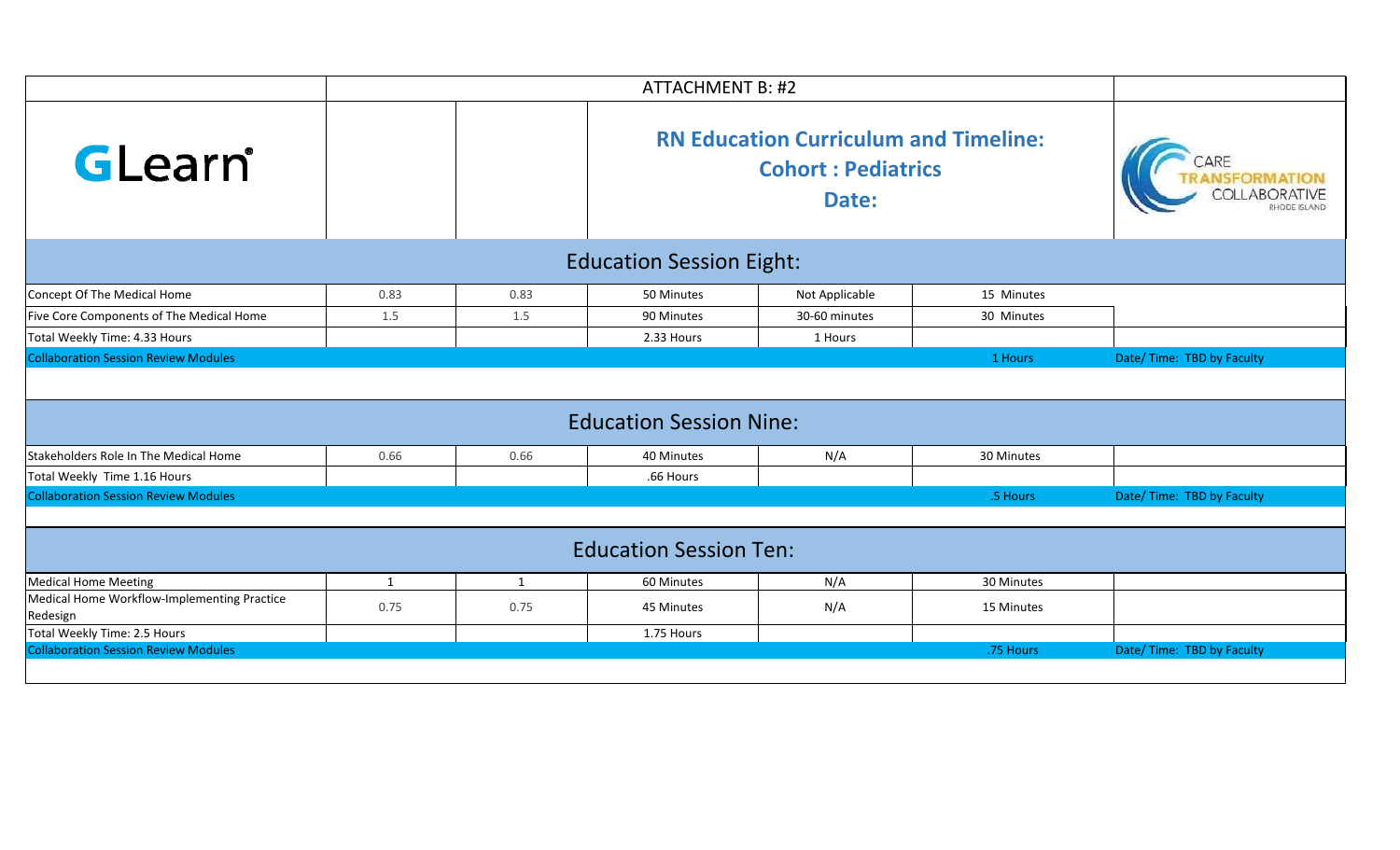|                                                          |                                              |                             | <b>ATTACHMENT B: #2</b>          |               |            |                            |  |  |  |  |
|----------------------------------------------------------|----------------------------------------------|-----------------------------|----------------------------------|---------------|------------|----------------------------|--|--|--|--|
| GLearn®                                                  | <b>RN Education Curriculum and Timeline:</b> | CARE<br><b>COLLABORATIV</b> |                                  |               |            |                            |  |  |  |  |
| <b>Education Session Eleven:</b>                         |                                              |                             |                                  |               |            |                            |  |  |  |  |
| Effective Communication Techniques In Team Based<br>Care | 1                                            | $\mathbf{1}$                | 60 Minutes                       | N/A           | 30 Minutes |                            |  |  |  |  |
| Total Weekly Time: 1.5 Hours                             |                                              |                             | 1 Hours                          |               |            |                            |  |  |  |  |
| <b>Collaboration Session Review Modules:</b>             |                                              |                             |                                  |               | .5 Hours   | Date/ Time: TBD by Faculty |  |  |  |  |
|                                                          |                                              |                             | <b>Education Session Twelve:</b> |               |            |                            |  |  |  |  |
| Time Management                                          | 1                                            | 1                           | 60 Minutes                       | 15-30 Minutes | 30 Minutes |                            |  |  |  |  |
| <b>Total Time</b>                                        |                                              |                             | 1 Hours                          | .5 Hours      |            |                            |  |  |  |  |
| <b>Collaboration Session Review Modules:</b>             |                                              |                             |                                  |               | .5 Hours   | Date/ Time: TBD by Faculty |  |  |  |  |
| Coaching #1                                              |                                              |                             |                                  |               | 1 Hour     | Date/Time: TBD             |  |  |  |  |
| Coaching #2                                              |                                              |                             |                                  |               | I Hour     | Date/Time: TBD             |  |  |  |  |
| Coaching #3                                              |                                              |                             |                                  |               | 1 Hour     | Date/Time: TBD             |  |  |  |  |
| Capstone to be Presented at Nurse Care Manager/          |                                              |                             |                                  |               | 1.5 Hours  | Date/Time: TBD             |  |  |  |  |
| <b>Care Coordinator Meeting</b>                          |                                              |                             |                                  |               |            |                            |  |  |  |  |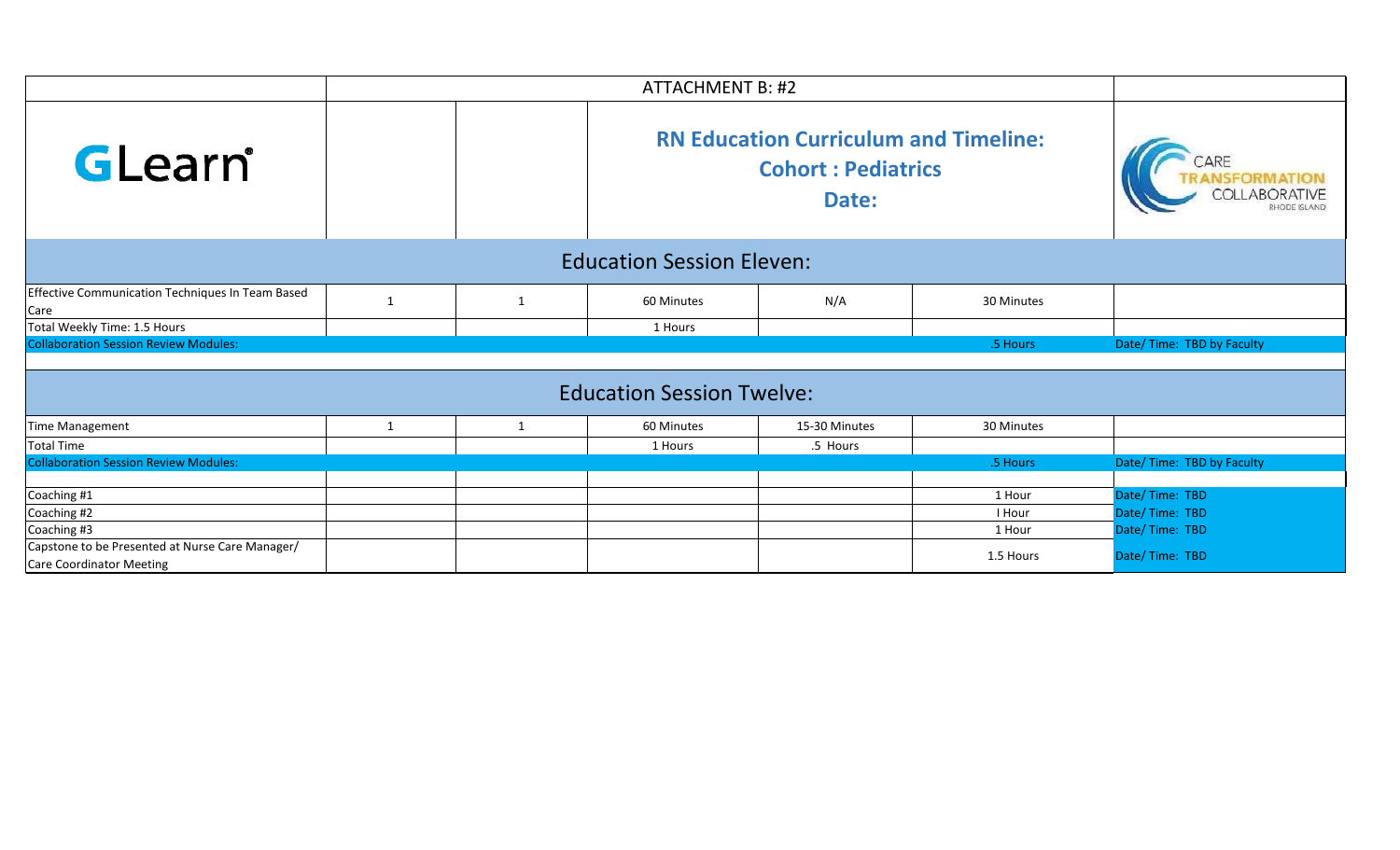| <b>ATTACHMENT B: #3</b> |                                                                                       |                                                                                                                                                                                                                                                                                                                                                                                                                                                                                                                                                                                                                                                                                                                                                                                                                                            |  |  |  |
|-------------------------|---------------------------------------------------------------------------------------|--------------------------------------------------------------------------------------------------------------------------------------------------------------------------------------------------------------------------------------------------------------------------------------------------------------------------------------------------------------------------------------------------------------------------------------------------------------------------------------------------------------------------------------------------------------------------------------------------------------------------------------------------------------------------------------------------------------------------------------------------------------------------------------------------------------------------------------------|--|--|--|
|                         | <b>Training Module Descriptions</b>                                                   |                                                                                                                                                                                                                                                                                                                                                                                                                                                                                                                                                                                                                                                                                                                                                                                                                                            |  |  |  |
|                         |                                                                                       | The G Health Solutions Care Management training includes curricula that use the G Health Solutions evidence-based care management                                                                                                                                                                                                                                                                                                                                                                                                                                                                                                                                                                                                                                                                                                          |  |  |  |
|                         | Module                                                                                | <b>Description</b>                                                                                                                                                                                                                                                                                                                                                                                                                                                                                                                                                                                                                                                                                                                                                                                                                         |  |  |  |
| 1                       | Introduction to G Health Care<br><b>Management Training</b>                           | This module is part of the Care Management Training. It explains the G Health/Geisinger Care Management model<br>of care delivery and the goals of education. In addition to the multi-media presentations, there are several articles<br>that the learner is asked to read to support understanding and set the stage for the educational experience.                                                                                                                                                                                                                                                                                                                                                                                                                                                                                     |  |  |  |
|                         | 2 Five Core Components of Medical Home                                                | This module is part of the Care Management Training. In this module, you will learn about the five components<br>that make up the core of a highly effective, patient-centered medical home. Each of these components is explored.<br>The embedded case manager is a crucial component of the medical home, and, therefore, the concept of the<br>embedded case manager is illustrated in detail during this course. The module includes a companion guide for<br>your personal note-taking and elective external links to articles that can improve your learning experience.                                                                                                                                                                                                                                                             |  |  |  |
| З                       | Patient Populations - Identification,<br>Stratification, and Priority Settings        | This module is part of the Care Management Training. In this class, you will learn the importance of and process for<br>the identification, stratification, and priority ranking for patient populations. Knowing which patients would<br>benefit the most from receiving services is one of the first steps in a strong care management strategy. Directing<br>care efforts to appropriate patients is vital to achieving positive outcomes. The module includes a companion<br>guide for your personal note-taking and elective external links to articles that can improve your learning<br>experience                                                                                                                                                                                                                                  |  |  |  |
|                         | Right Care, Right Place, Right Time - Criteria<br>A Based level of Care Determination | This module is part of the Care Management Training. In it, a Geisinger subject matter expert discusses the<br>importance of ensuring that a patient receives care in the most appropriate setting associated with their need at<br>that time. You will also learn about the role that case managers play to help ensure that a patient is placed in the<br>correct setting across the continuum of care. In addition to the multi-media presentations, this module includes<br>case study activities. The case study activities have specific directions included in your syllabus. The module<br>includes a companion guide for your personal note-taking.                                                                                                                                                                               |  |  |  |
|                         | 5 Concept of the Medical Home                                                         | This module is part of Care Management Training. This module provides information on the key components of a<br>successful patient- centered medical home. You will learn how the components complement and support the<br>efforts of the care management team, as well as the role that the Case Manager has as a vital member of the<br>Medical Home. The module includes a companion guide for your personal note-taking.                                                                                                                                                                                                                                                                                                                                                                                                               |  |  |  |
|                         | 6 Stakeholders Role in the Medical Home                                               | This module is part of the Care Management Training. Many people and roles are involved in a successful patient<br>centered medical home. These people are stakeholders. In this module, a subject matter expert explains who the<br>stakeholders are, the role they play in the delivery of patient care, and how the Case Manager interacts with each<br>of them to drive optimal patient care. The role of the case manager is also discussed in detail. The module includes<br>a companion guide for your personal note-taking                                                                                                                                                                                                                                                                                                         |  |  |  |
|                         | Medical Home Workflow: Implementing<br><b>Practice Redesign</b>                       | This module is part of the Care Management Training. This module explores the components of a patient centered<br>medical home that are needed for success. The module presents information on assessing current work flow<br>process, staffing, and overall site functionality. These components help design an optimal environment that<br>supports the efforts of the entire medical home team to improve patient outcomes and satisfaction in a cost<br>effective manner. The module includes a companion guide for your personal note-taking.                                                                                                                                                                                                                                                                                         |  |  |  |
|                         | <sup>8</sup> Population Based Case Management – An<br>Introduction                    | This module is part of the Care Management Training. You will be introduced to the concepts in population-based<br>care management. The concepts are delivered through educational activities as well as multi- media presentations.<br>A companion guide is also available for your personal note-taking.                                                                                                                                                                                                                                                                                                                                                                                                                                                                                                                                 |  |  |  |
|                         | Introduction to Targeted Conditions:<br>g Guidelines to Identify and Manage           | This module is part of the Care Management Training. Case management provides a positive effect on patient care<br>delivery and outcomes. However, not all patients are appropriate for case management intervention. Therefore,<br>case managers need to know which populations they should target to maximize their effect. In this module, a<br>Geisinger subject matter expert explains which patients can be affected the most by case management services.<br>Case study activities are also part of this module; specific instructions on how to answer the case study questions<br>are available in your syllabus. Additionally, a companion guide is available for your personal note-taking.                                                                                                                                     |  |  |  |
| 10                      | <b>Heart Failure</b>                                                                  | This module is part of Care Management Training. Heart failure is a serious condition that affects millions of<br>people in the United States. Since it is a condition with no cure, many people mistakenly believe that nothing can<br>be done for patients with heart failure. In fact, there is a lot that case managers can do to help improve the quality<br>of life for these patients. In this module, a subject matter expert explains how case management services can help<br>patients with heart failure. In addition to the multi-media presentations, this module includes case study activities<br>that can be answered using the detailed directions in your syllabus. Links to elective external reading are also part<br>of this module, which includes a companion guide that can be used for your personal note-taking. |  |  |  |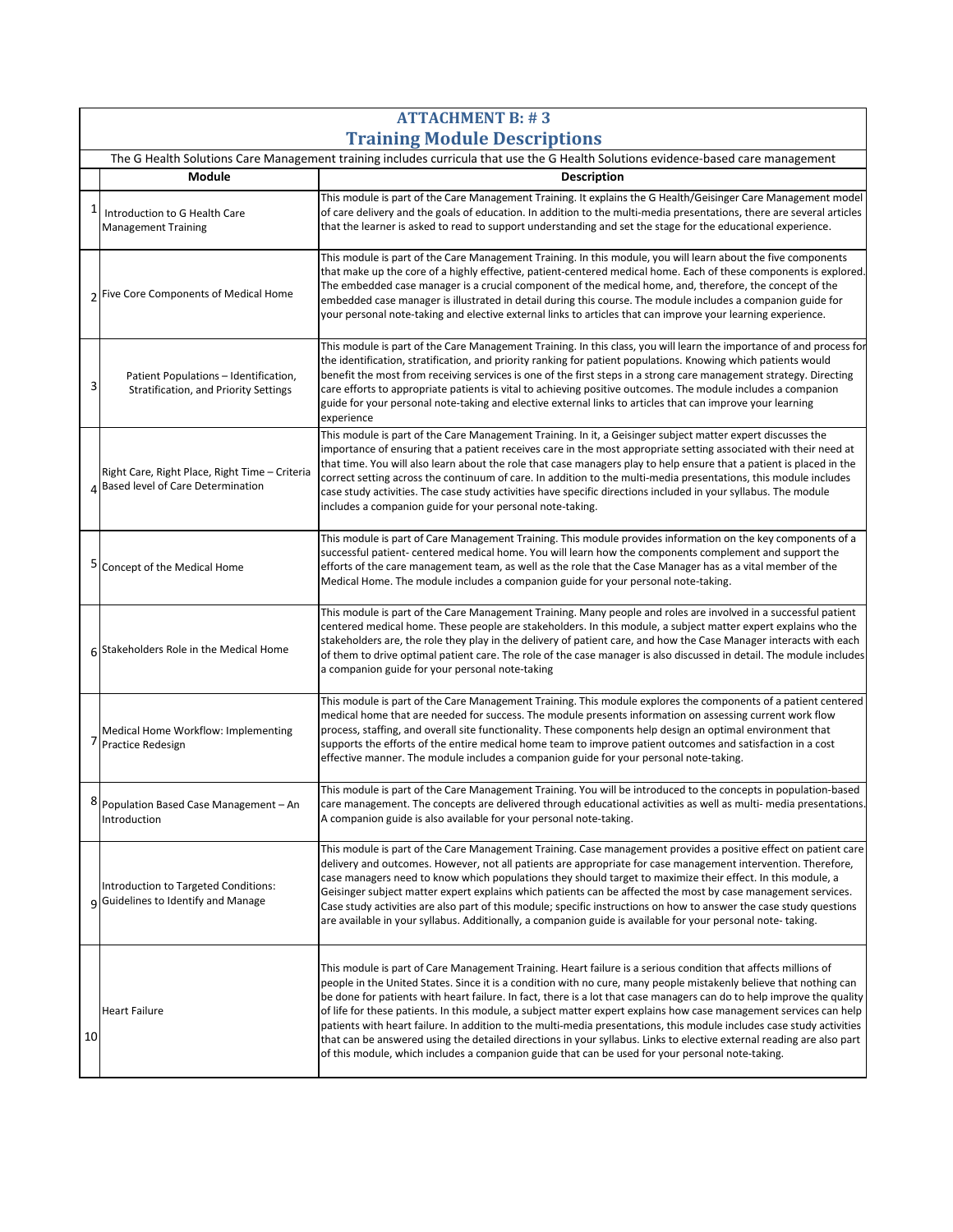| 11 | Diabetes Mellitus                                                           | This module is part of the Care Management Training. Throughout this module, you will participate in education<br>and training focused on diabetes care. This class will review the differences between diabetes types, as well as the<br>interventions used to control glucose levels including nutrition, lifestyle, and pharmacology. You will also become<br>familiar with the interventions that care management can use to educate and support patients with this condition.<br>In addition to multi- media presentations, this module includes case study activities and a number of links to<br>required external reading. A companion guide is also available for your personal note-taking.                                             |
|----|-----------------------------------------------------------------------------|---------------------------------------------------------------------------------------------------------------------------------------------------------------------------------------------------------------------------------------------------------------------------------------------------------------------------------------------------------------------------------------------------------------------------------------------------------------------------------------------------------------------------------------------------------------------------------------------------------------------------------------------------------------------------------------------------------------------------------------------------|
|    | Chronic Obstructive Pulmonary Disease<br>$12$ <sup>(COPD)</sup>             | This module is part of the Care Management Training. Chronic obstructive pulmonary disease (COPD) is a<br>progressive disease that has no known cure. However, there are ways to improve quality of life and minimize<br>symptoms. In this module, a Geisinger subject matter expert explores how case management interventions can<br>help patients with COPD. The pathophysiology, classifications, signs, and symptoms of COPD are also outlined. In<br>addition to multi-media presentations, this module includes case study activities and a number of links to required<br>external reading. A companion guide is also available for your personal note-taking.                                                                            |
| 13 | <b>Transitions of Care</b>                                                  | This module is part of the Care Management Training. Transitions of care are one of the most challenging times for<br>patients and healthcare workers alike. Case managers have a vital role in managing patient transitions of care. The<br>skilled patient management that a case manager provides to coordinate care can significantly lessen the stress and<br>error margin. In this module, a Geisinger subject matter expert explains how case managers can affect transitions<br>of care and discusses the importance of these transitions. In addition to the multi-media presentations, there is a<br>supplemental document that explores the case manager's role. A companion guide is also available for your<br>personal note-taking. |
|    | 14 Population Based Case Management<br>Concepts                             | This module is part of the Care Management Training. In this module, the concepts that make up population based<br>case management are discussed in detail. The G Health case management model is also explained, and each job<br>role is defined. A companion guide is available for your personal note-taking.                                                                                                                                                                                                                                                                                                                                                                                                                                  |
| 15 | Time Management for Case Managers                                           | This module is part of the Care Management Training. In it, you will learn several tactics to help you manage your<br>day and your case load. Case study activities are also part of this module; directions on how to answer these case<br>studies can be found in your syllabus. Additionally, a companion guide is available for your personal note-taking.                                                                                                                                                                                                                                                                                                                                                                                    |
|    | Triple Aim - Case Manager's Role in<br>16 Achieving                         | This module is part of the Care Management Training. In this module you will learn about the Triple Aim and why it<br>is the driving force of healthcare reform in the United States. You will also learn how the Case Manager and other<br>members of the Care Management Team can help achieve the goals of the Triple Aim, which include:<br>improving the health of the population, enhancing the experience and outcomes of the patient, and reducing per<br>capita cost of care. A companion guide is available for your personal note-taking                                                                                                                                                                                               |
|    | <b>Effective Communication Techniques in</b><br>17 Team Based Care Delivery | This module is part of the Care Management Training. In Effective Communication, an G Health Solutions subject<br>matter expert explains how honing excellent communication skills helps develop a highly effective and functional<br>team. Different types of communication are defined, and there is a special question-and-answer session with an<br>expert who offers tips to case managers who spend most of their time talking to people over the phone. A<br>companion guide is also available for your personal note-taking.                                                                                                                                                                                                              |
| 18 | <b>Medical Home Meeting</b>                                                 | This module is part of the Care Management Training. In this module, you will watch an actual Medical Home<br>Meeting. You will observe the Patient-Centered Medical Home Team at the Geisinger Health System Mount<br>Pocono, Pennsylvania location as they discuss their patients and review processes. A companion guide is also<br>available for your personal note-taking.                                                                                                                                                                                                                                                                                                                                                                   |
|    | <b>Optional</b>                                                             |                                                                                                                                                                                                                                                                                                                                                                                                                                                                                                                                                                                                                                                                                                                                                   |
|    | <b>Elder Abuse</b>                                                          | This curriculum is part of G Health Solutions Care Management training. In this course, you will learn<br>why Elder Abuse is a matter of major concern in the United States. Information is provided regarding<br>the prevalence and types of Elder Abuse as well as how to recognize the signs and symptoms of<br>someone who is a victim of Elder Abuse. Content contains information regarding the appropriate<br>actions that should be taken if abuse is suspected. This information is pivotal for the care<br>management team member so that they will have the knowledge to recognize Elder Abuse and<br>intervene appropriately to ensure the safety and will being of their patients.                                                   |
|    | <b>Home Visits</b>                                                          | This curriculum is part of G Health Solutions Care Management training. During this course you will<br>be provided with information regarding the identification and assessment of patient safety in their<br>home environment, ways to determine and address patient needs in their home to promote their<br>wellbeing and self-sufficiency as well as instruction on best practices of infection control. Your own<br>personal safety when making a home visit is also addressed.                                                                                                                                                                                                                                                               |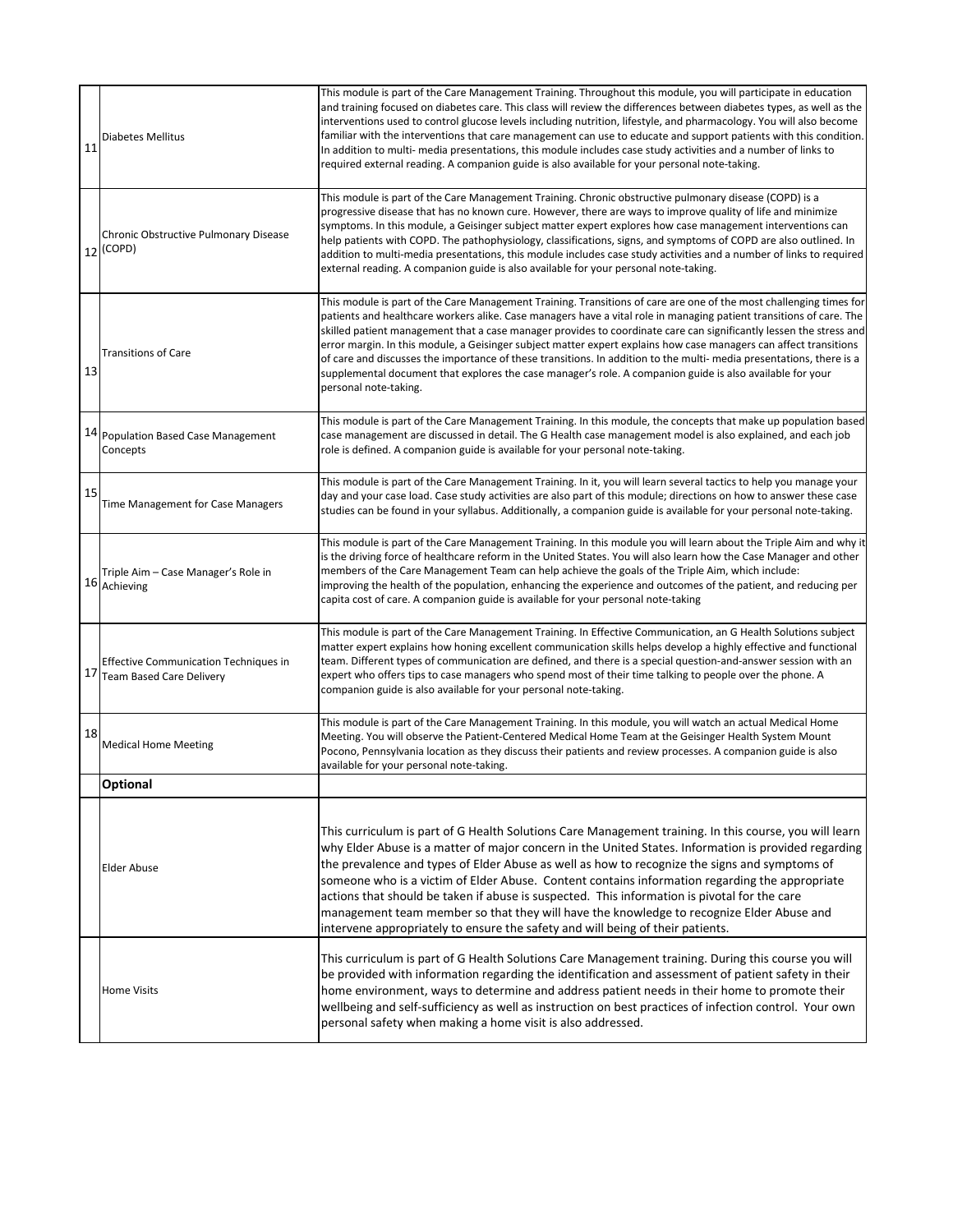|  | Fundamentals of Prescription Labels | This curriculum is part of the G Health Solutions Care Management training. The information in this<br>course provides you with step by step direction on how to read and interrupt a wide variety of<br>medication labels as well activities to practice doing so. Gaining the skill of medication label reading<br>will equip you with the knowledge needed to assist your care management team with conducting a<br>through patient medication reconciliation. The curriculum includes a companion guide for your<br>personal note-taking |
|--|-------------------------------------|----------------------------------------------------------------------------------------------------------------------------------------------------------------------------------------------------------------------------------------------------------------------------------------------------------------------------------------------------------------------------------------------------------------------------------------------------------------------------------------------------------------------------------------------|
|--|-------------------------------------|----------------------------------------------------------------------------------------------------------------------------------------------------------------------------------------------------------------------------------------------------------------------------------------------------------------------------------------------------------------------------------------------------------------------------------------------------------------------------------------------------------------------------------------------|

| Introduction to Disease Process | This curriculum is part of G Health Solutions Care Management training. The material contained<br>within this course was developed to provide an overview of the common diseases that a care<br>management team member may encounter when providing care to their patients. You will learn<br>basic pathophysiology of these common targeted conditions, how to identify the signs and<br>symptoms of the disease specific exacerbations as well as what and when to report these to a care<br>team lead. Included in the education is information regarding common treat provided to patients as<br>well equipment that a patient may use to support them in managing these conditions.                                                                     |
|---------------------------------|--------------------------------------------------------------------------------------------------------------------------------------------------------------------------------------------------------------------------------------------------------------------------------------------------------------------------------------------------------------------------------------------------------------------------------------------------------------------------------------------------------------------------------------------------------------------------------------------------------------------------------------------------------------------------------------------------------------------------------------------------------------|
| Health Literacy and Teach Back  | This curriculum is part of G Health Solutions Care Management training. Ensuring that patients have<br>a full understanding of their health as well as of the information provided to them regarding their<br>health is a pivotal skill of a case management team member. This course provides information on<br>how to assess patients and their care givers levels of health literacy. It includes material to assist in<br>developing a plan to address patient education based on their and their care givers level of health<br>literacy. Included is content on exploring tools that can be used to best provide education and<br>support. Teach Back a Health Literacy tool that can be used to ensure patient understanding is<br>covered in detail. |
| Motivational Interviewing       | This series seven modules explores the individual's own reasons for change in an atmosphere of<br>acceptance and compassion are explored. Applying MI principles to patient interactions has proven<br>successful in provoking "behavior change" that contributes to positive health outcomes and<br>improved patient communication. In these modules the principles, methods, and goals of the MI<br>approach are explored. The curriculum includes five instructor lead exercises that allow practice<br>applying the lessons to real-life situations.                                                                                                                                                                                                     |